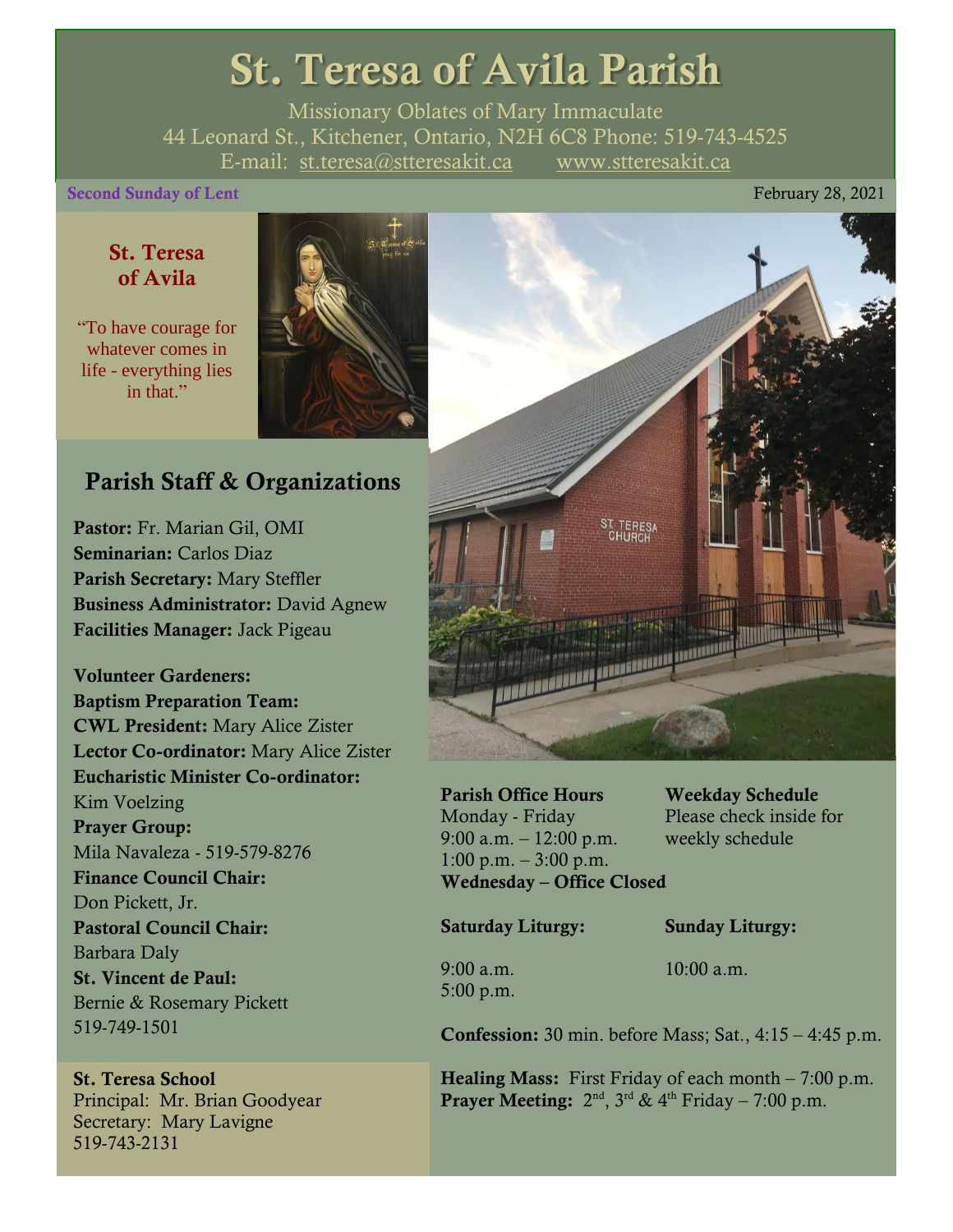#### Second Sunday of Lent February 28, 2021

#### **Second Sunday of Lent**

On the second Sunday of Lent the Gospel reading (*Mk 9:2-10*) proclaims the story of Jesus' Transfiguration. The Transfiguration occurs after Peter's confession that Jesus is the Messiah and Jesus' prediction about His passion. Jesus takes three of His disciples—Peter, James, and John to a high mountain. While they are there, Elijah and Moses appear with Jesus. Suddenly a cloud overshadows them (cf. Exod 40:35; 1 Kgs 8:10- 11). On seeing Jesus with Elijah and Moses and having witnessed His Transfiguration, Peter offers to construct three tents for them.

We do not need man-made tents. Rather, we need the presence of the living God, who now speaks words that thunder with authority and are filled with meaning**: "This is My beloved Son; listen to Him!"** The statement recalls Jesus' baptism (Mk1:11). This is God's beloved, oneof-a-kind Son. We are to listen to Him and only Him. When the cloud disappears, Elijah and Moses vanish, and "Jesus alone" remains. Moses and Elijah were great revealers of truth along with all the other prophets, but the voice of God commands us to listen to His Son, Jesus. **Give Him your ears. Have eyes only for Him** (Heb 12:2). **He can give you what neither Moses nor Elijah could ever give.** 

#### **Transfigured before their eyes!**

- The story of Jesus' transfiguration is full of symbolism.
- The images of cloud and mountain suggest God's appearance at the covenant-making on Mount Sinai.
- Moses, the major figure in Exodus and Sinai covenant, represents the law, and Elijah, great ninth-century prophet of Israel, represents the prophets.
- Jesus is the fulfillment of the law and the prophets.

#### **Family Connection**

As you gather as a family, think about some special family memories that your family tells over and over again. Talk about why these memories are important to you. What do we learn about Jesus from this Gospel? (He fulfills the promises God made to Israel through the Law and the prophets. God glorified Jesus in His Resurrection. Jesus is God's Son.) Pray together the Lord's Prayer.



Diocese of Hamilton Prayer Calendar 2021

March 1– Rev. Duy Van Nguyen March 2– Rev. John Van Hees March 3 – Discalced Carmelite Sisters  $(O.C.D.)$ March 4 – Rev. Vivek Trindade March 5 – Rev. James Petrie March 6 – Rev. Gerald Mulhall March 7– **Third Sunday of Lent**

#### **Vocations**

#### **Second Sunday of Lent February 28, 2021**

If you need examples of persons responding to God's call, look at Abraham and Sarah called in old age to leave their country and have a child. Then Abraham was asked to sacrifice that child. What faith! Answering God's call to be a priest, brother, sister or deacon is also taking a great risk. If you are willing, and think God is calling you to a Church vocation, call Most Reverend Wayne Lobsinger, VG, EV, Auxiliary Bishop & Vocations Director, Diocese of Hamilton at (905) 528-7988  $x2222.$ 

[vocations@hamiltondiocese.com](mailto:vocations@hamiltondiocese.com)  <https://hamiltondiocese.com/vocations/>

#### Prayer for the Perseverance of **Vocations**

O God, You have constituted Your only-begotten Son supreme and eternal Priest for the glory of Your majesty and the salvation of mankind: grant that those whom He has chosen ministers and dispensers of His mysteries may be found faithful in fulfilling the ministry they have received. Amen.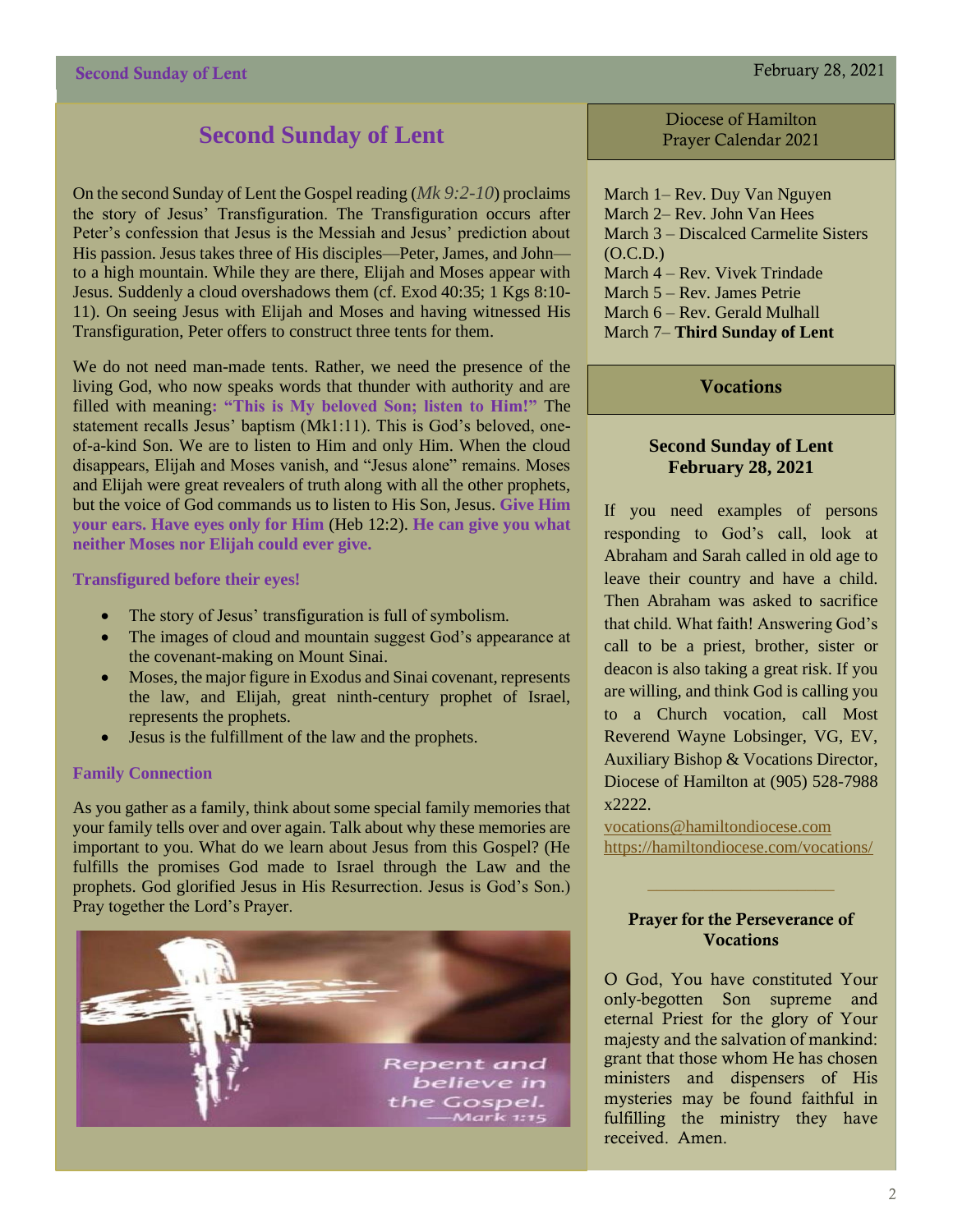#### **Church is Open for Mass and Prayer**

The church opened, once again, for the Public celebration of the Mass, on Ash Wednesday, February 17, 2021 and we have now resumed our usual Mass schedule. Please refer to the bulletin for any changes.

You are also invited to visit Jesus, in the Most Blessed Sacrament, Monday to Friday, 9 a.m. to 8 p.m. in the Narthex. The Adoration Chapel remains closed. Please take advantage of this wonderful opportunity to come and spend some time with the Lord! Jesus is waiting for you!

#### HEALING MASS First Friday

March 6, 2021 Adoration begins at 6 p.m. Confession available Mass at 7 p.m.

Stations of the Cross will follow Mass

#### **Confession**

The Sacrament of Reconciliation is being offered, once again, at the usual times, in the confessional in the church. Tuesday to Friday  $-30$  minutes prior to Mass. Saturday  $-30$  minutes prior to the 9 a.m. Mass and at 4:15-5:45 p.m.

Note: due to renovations, location changes may be necessary and will be posted.

**Stations of the Cross at St. Teresa Parish -** We would like to invite all parishioners to join us for the Stations of the Cross during our Lenten season, on Fridays at 7:00 p.m. If you would like to read the meditations during this devotion, please contact the parish office to let us know which Friday you would like to read.

Mass Intentions for 2021 – We are now accommodating any available request for Mass Intentions. Please call the Parish Office.

#### **Mass Intentions February 22, 2021 – February 28, 2021**

Tuesday, March 2, 2021 – 7:00 p.m. +Vanessa Batinic – *Madelain Navaleza*

Wednesday, March 3, 2021 – 8:30 a.m. Special Intentions of Frank Jagelewski – *Marion Jagelewski*

Thursday, March  $4 - 8:30$  a.m. +Foti Zobolas – *Magie Navaleza*

Friday, March 5, 2021 – 8:30 a.m. World Day of Prayer Intentions of Ken & Betty– *Elizabeth Heydel-Quintanilla* 7:00 p.m*. –* Healing Mass with Stations of the Cross to follow

Saturday, March 6, 2021 9:00 a.m. – +Cecile Musselman – *CWL* 5:00 p.m. – Vaslili Mitrou – *Magie Navaleza*

Sunday, March 7, 2021– 10:00 a.m. – Third Sunday of Lent – Year B – Parishioners of St. Teresa Parish

#### Live-streaming on Zoom

The Sunday Mass, at 10 a.m. will be livestreamed on Zoom. If you are not attending this Mass, and you wish to join Father online, please click on the following link:

**<https://zoom.us/j/5887658626> The Password is: 274733**

#### Daily Readings:

Lectors may find daily readings at this link: [https://readings.livingwithchrist.ca](https://readings.livingwithchrist.ca/)



We are pleased to provide you with a link to an update for the One Heart One Soul Campaign organized by the Diocese of Hamilton. There is

an excellent newsletter detailing information for all of the completed Waves. We hope you will find this information very interesting. Please click on the following link to access the information:

[Diocese of Hamilton Mid-Campaign Newsletter2021 \(calameo.com\)](https://en.calameo.com/read/003509110f0b1322272eb)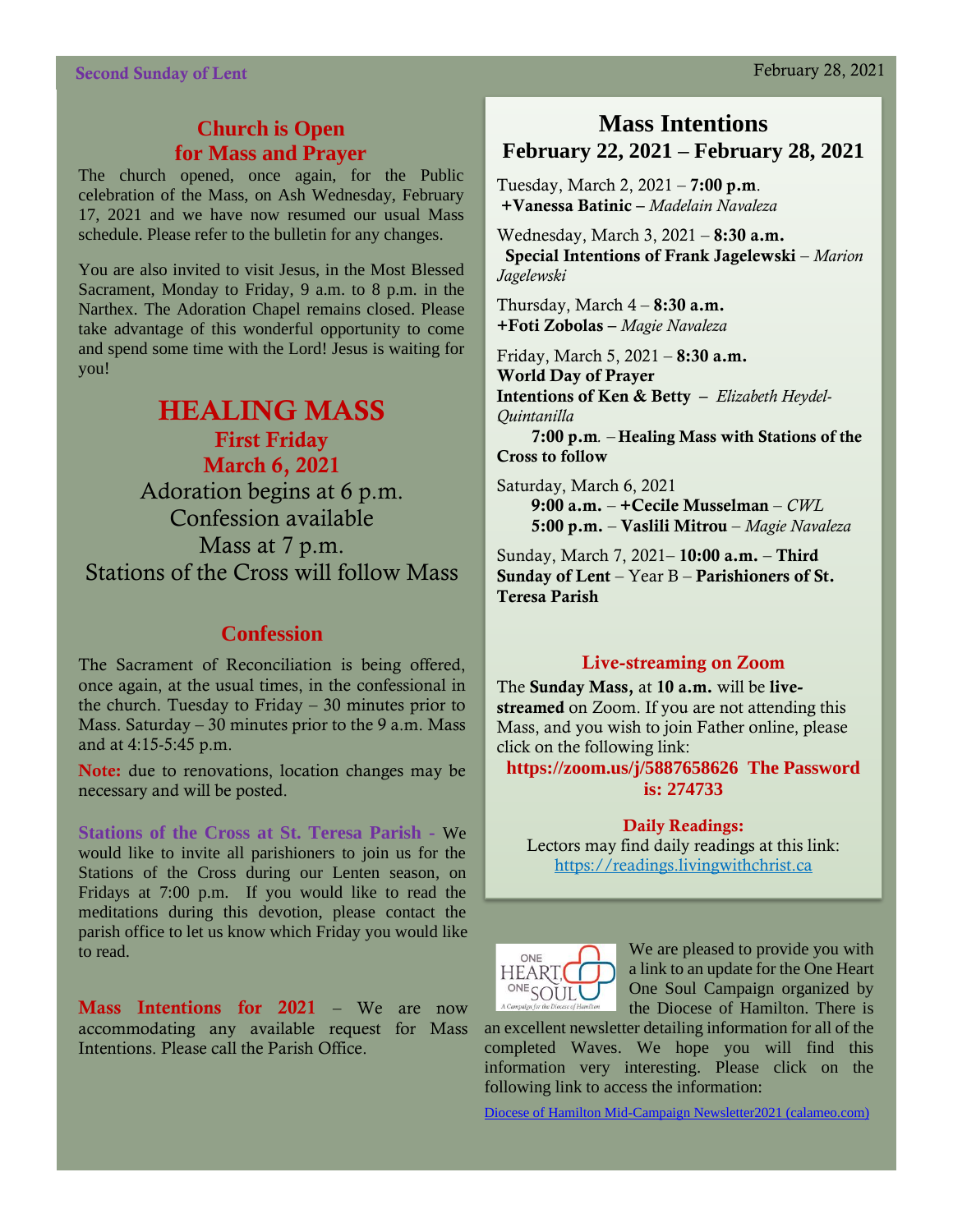assistance and cooperation!

### **PARISH OFFICE IS OPEN!**

We are all so happy that the Parish Office is now open! As we are still in a time of pandemic, the office guidelines when we opened in July 2020, will still be in effect. Admittance to the Parish Office is by appointment only. To book an appointment, please call 519-743-4525 or email: [st.teresa@stteresakit.ca.](mailto:st.teresa@stteresakit.ca) **Please help us keep everyone safe by adhering to the safety guidelines.** At this time, we are not able to provide the social distancing required within the Office itself. To ensure the safety of all, should you arrive at the Parish Office, and wish to speak with us, we will need to communicate through the outside storm/screen door. We apologize for any inconvenience, but trust you will understand that our priority is to keep everyone safe! Thank you for your

**Presentation of our Financial Statements for 2020** will take place this weekend **February 27/28, 2021**. We would like to thank you for your continued support of our parish. Although I have been at this parish just 2 years and a half, at times, I have been humbled by the extent of the generosity people have shown towards our parish, not only by making financial contributions, but also by devoting so much time to caring about our church, the property or organizing parish events. Thank you! Please see the attachment included with today's message and bulletin email.

**2020 Income Tax Receipts** – Income Tax Receipts for 2020 for our parish were mailed out on February 8, 2021. **One Heart One Soul Campaign** receipts for donations contributed in 2020 will be sent directly from the diocese. We have been advised that they are en route. Please call the Office if you have any questions or concerns. **Thank you for your great generosity and continued support in caring for our parish community.**

**2021 Offertory Envelopes** – Please call the parish office to obtain your 2021 Offertory Envelopes.

#### Stewardship Report – February 21, 2021

| 2020/21 Sunday Missal \$ 5.00 |  |
|-------------------------------|--|
|                               |  |

#### **Stewardship Report**

Thank you to those who continue to remember the parish through financial donations - We appreciate your continued support!

To support our parish via **credit card**, please visit the special **Parish Offertory Fund: COVID-19** page at the Diocese of Hamilton:

[COVID-19 Parish Fund -](https://hamiltondiocese.com/covid19parishfund/) Diocese of Hamilton

Once you are on the Parish Offertory Fund: COVID-19 page, there are 4 sections on the form to complete. They are as follows:

- DONATION DETAILS
- DONOR & TAX RECEIPT INFORMATION
- PAYMENT INFORMATION
- IF YOU HAVE A MESSAGE FOR YOUR PARISH, PLEASE SHARE IT HERE:

To ensure the funds get directed to our parish, it is imperative that you select **St. Teresa of Avila Parish, Kitchener** in the drop box in the **FUND** box of the Donation Details section. Once you have completed the form, click on **COMPLETE DONATION NOW**. This method of giving will provide you with an **electronic tax receipt** immediately upon making your gift. If you choose the above option, it would be greatly appreciated if you could email the parish office at [st.teresa@stteresakit.ca](mailto:st.teresa@stteresakit.ca) to advise us of your donation.

You may also **send a gift directly** to our parish through the mail: **St. Teresa of Avila Parish, 44 Leonard St., Kitchener, ON N2H 6C8** or you may drop off **cash or cheque,** securely, at the Parish Office, through the mail slot in the wooden door, behind the white storm door. Please be sure to include your name, address and phone number or use your donation envelope.

#### Pre-Authorized Giving

Pre-Authorized Giving is now available for our parishioners. A digital copy of the form may be found on our website under Bulletins for 2021. Simply print the form and complete it. For those unable to print the digital copy, please contact the Parish Office. This brochure will hopefully answer any questions you may have about this exciting new option for Stewardship, here at St. Teresa Parish.

Completed forms can be returned to the Parish Office via the slot in the Parish Office door or can be mailed to: St Teresa of Avila Parish, 44 Leonard St., Kitchener, ON N2H 6C8

We are very grateful for your contributions and would encourage those who have not signed up for this option to prayerfully consider Pre-Authorized Giving, particularly in these times of uncertainty.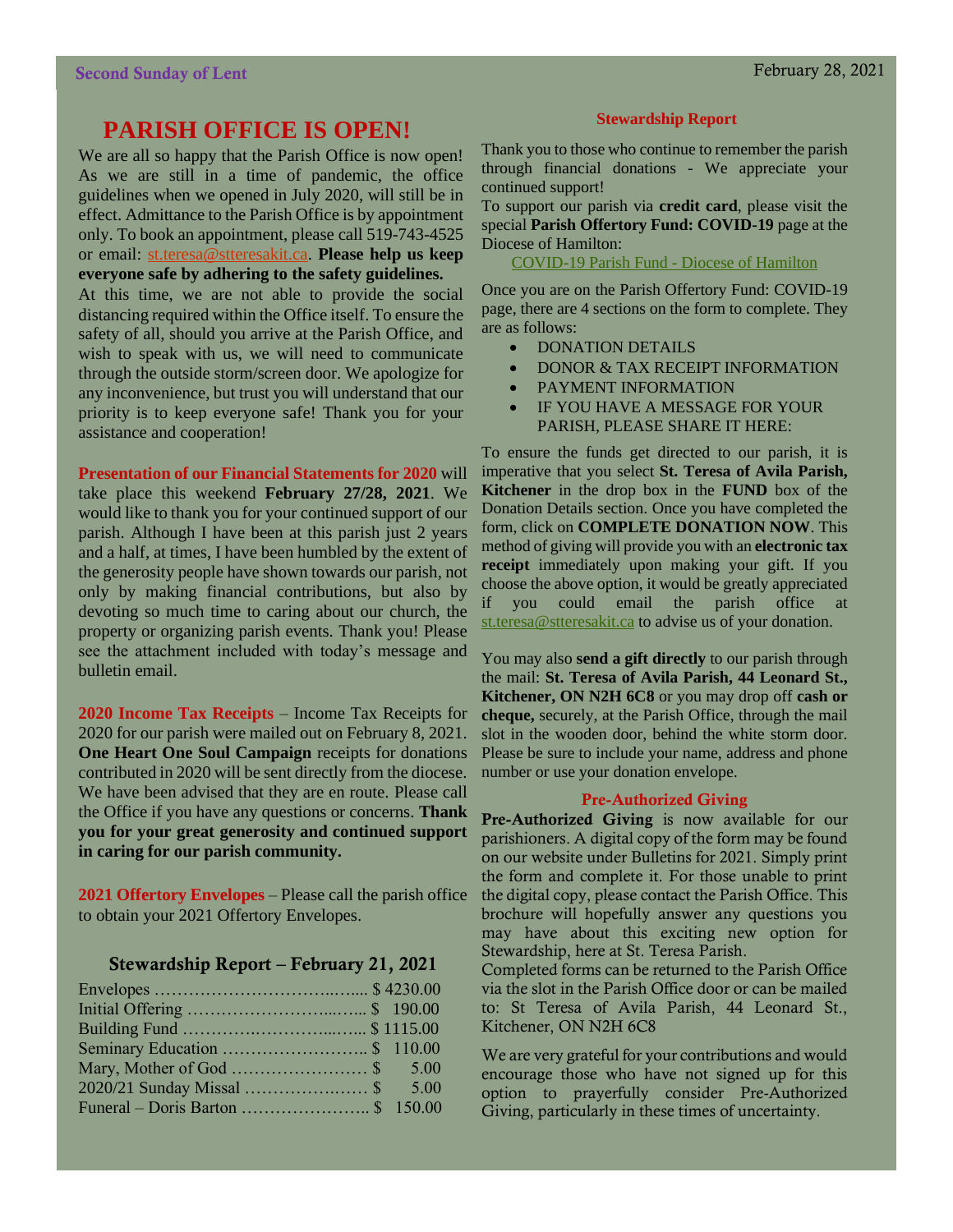#### Second Sunday of Lent February 28, 2021



**Catholic Women's League Meeting,** after the 7:00 p.m. Mass and installation of the executive on Tuesday, March 9th.

This is an IMPORTANT meeting that will be held in the Church where all safety

protocols are practiced. There are two very important issues for us to discuss and vote on:

- A motion to increase the national membership dues from \$13 to \$25 annually. For us at St. Teresa's that means an increase in our annual membership fee from \$25 to \$38.
- A second motion is to change our CWL patroness from Our Lady of Good Counsel to Our Lady of Guadalupe. The reason for this change is to be more inclusive and to encourage younger membership.
- There are a number of other motions meant to streamline and simplify CWL policies and procedures.

#### **Two Benefits of being a member of CWL:**

- We pray for members and each other daily, have a monthly Mass for living and deceased members, as required by our Constitution.
- CWL is a celebration of our Catholic faith. By being a member you add power to the CWL's voice when the League lobbies the government on Social Issues.

It is very important to have your participation at the meeting. If you have questions or concerns regarding the above please call Mary Alice at 519-578-2019.

**Pornography: The Threat, Impact and Catholic Remedy -** Pornography is one of the most important issues to understand in our world today. With the ease of its availability on the internet, it has affected people of all ages and backgrounds, whether male or female. Pornography today is violent and degrading and often involves young people who have been sex-trafficked. **Join us on zoom (by internet or phone) March 25th from 7-8:30 P.M.** and hear more about the threat and impact of pornography on children and adults, how we can educate ourselves and our children to counter its negative influence and how our Catholic faith provides hope to those impacted. Presented by Mrs. Teresa Hartnett and Deacon Joseph Di Loreto. Registration is required so we can send you the zoom link, but the session is free of charge.

Consider registering to learn more on this issue at: [https://hamiltondiocese.com/offices/family](https://hamiltondiocese.com/offices/family-ministry/pornography-help)[ministry/pornography-help.](https://hamiltondiocese.com/offices/family-ministry/pornography-help)

Prayer Vigil - Thursday, March 4, 2021, from 9:00 a.m. to 10:00 a.m. in front of Freeport Hospital, 3570 King St. E., Kitchener, for babies being aborted. All are welcome to pray quietly for those who have no voice, but our own! Parking - across the road, Schneider Park. Any queries, please contact Cathy at: [kwc.prayervigil@rogers.com](mailto:kwc.prayervigil@rogers.com)

\*Note: We will all observe 2 meters distancing.



#### **Knights of Columbus**

It is a period of time never experienced that has been challenging for the Kitchener Knights of Columbus. Our normal programs and fund-raising events have

been severely restricted or, unfortunately, cancelled. With the aid of today's electronics, Council 1504 is able to conduct our monthly Executive and General Meetings via ZOOM which allow us to function on a reduced basis. We remind the community; Kitchener K of C endeavours to maintain the support to our parishes. For months now direct contact to personally recruit new members has been curtailed. To uphold momentum of the renowned works of the Kitchener K of C, we invite any Catholic man over 18 years of age to consider becoming a member of the Kitchener Knights of Columbus. Please visit our website at [Knights of Columbus 1504 –](https://kofc1504.org/) Father Funcken Council [#1504, Kitchener, Ontario Canada \(kofc1504.org\)](https://kofc1504.org/) for current K of C information, the latest edition of our newsletter The Echo.

**2021 World Day of Prayer Services** – **Kitchener** – The Women's Inter-Church Council of Canada (www.wicc.org) annual World Day of Prayer will be celebrated in Kitchener on **Friday, March 5th, 2021**. The program material this year was prepared by the Churches of Vanuatu, with the theme, **"Build on a Firm Foundation"** Due to the pandemic, we will be celebrating digitally this year. The Women's InterChurch Council of Canada (WICC) has prepared an hour-long video for our use. There are three ways that you can participate You can watch the video on Rogers Cable channel 20 on **Friday, March 5th at either 8:30 AM or 5 PM** Or You can join a Zoom viewing session, followed by a discussion and prayer session hosting by one of the following churches Stirling Avenue Mennonite Church – 9 AM (office@stirlingmennonite.ca ) St Matthews Lutheran Church – 11 AM (info@stmattskw.com ) St John the Evangelist Anglican Church – 1 PM (acw@stjohn316.com ) St Andrew's Presbyterian Church – 7 PM (office@standrewskw.com ) **(please email the churches directly by March 4th to get the zoom link for the time you are interested in)** Or You can go directly to www.wicc.org and view the video any time after February 15th. All donations this year must be made directly to WICC at their website or mailed to: Women's Inter-Church Council of Canada 47 Queen's Park Crescent East Toronto, ON M5S 2C3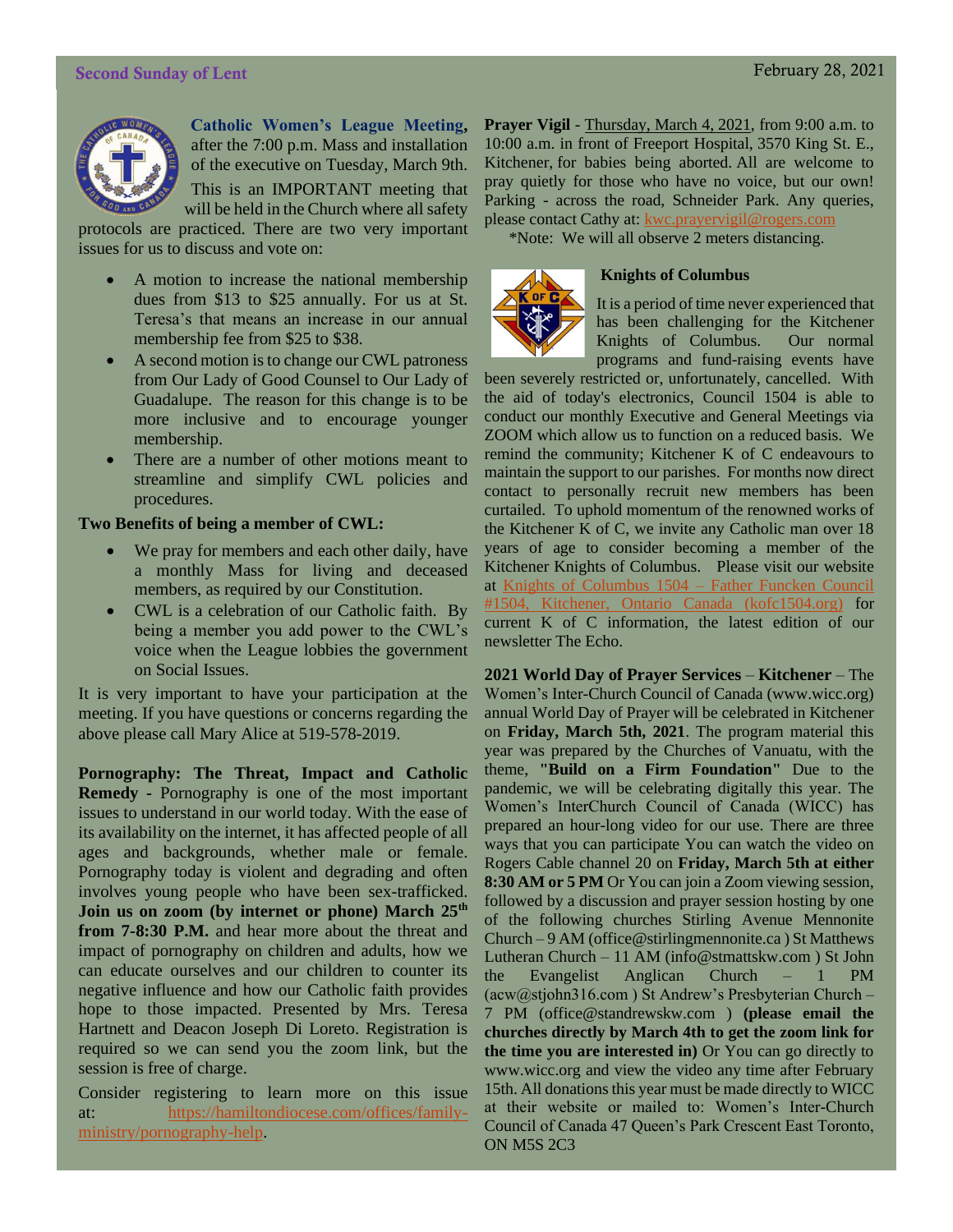## **A Year of St. Joseph**

# A Prayer to **St. Joseph** for Protection in Times of Tribulation

Prayer to St. Joseph

Remember, O St. Joseph, loving and powerful protector, that according to the tgstimony of your faithful servant, great St. Teresa, no one who is truly devoted to you Has seen his petition rejected. Filled with confidence and hope I come to you, worthy Spouse of Mary Immaculate. Do not close your ears to my prayer, you who have the glorious title of father of Jesus, but graciously hear and intercede for me. Amen.